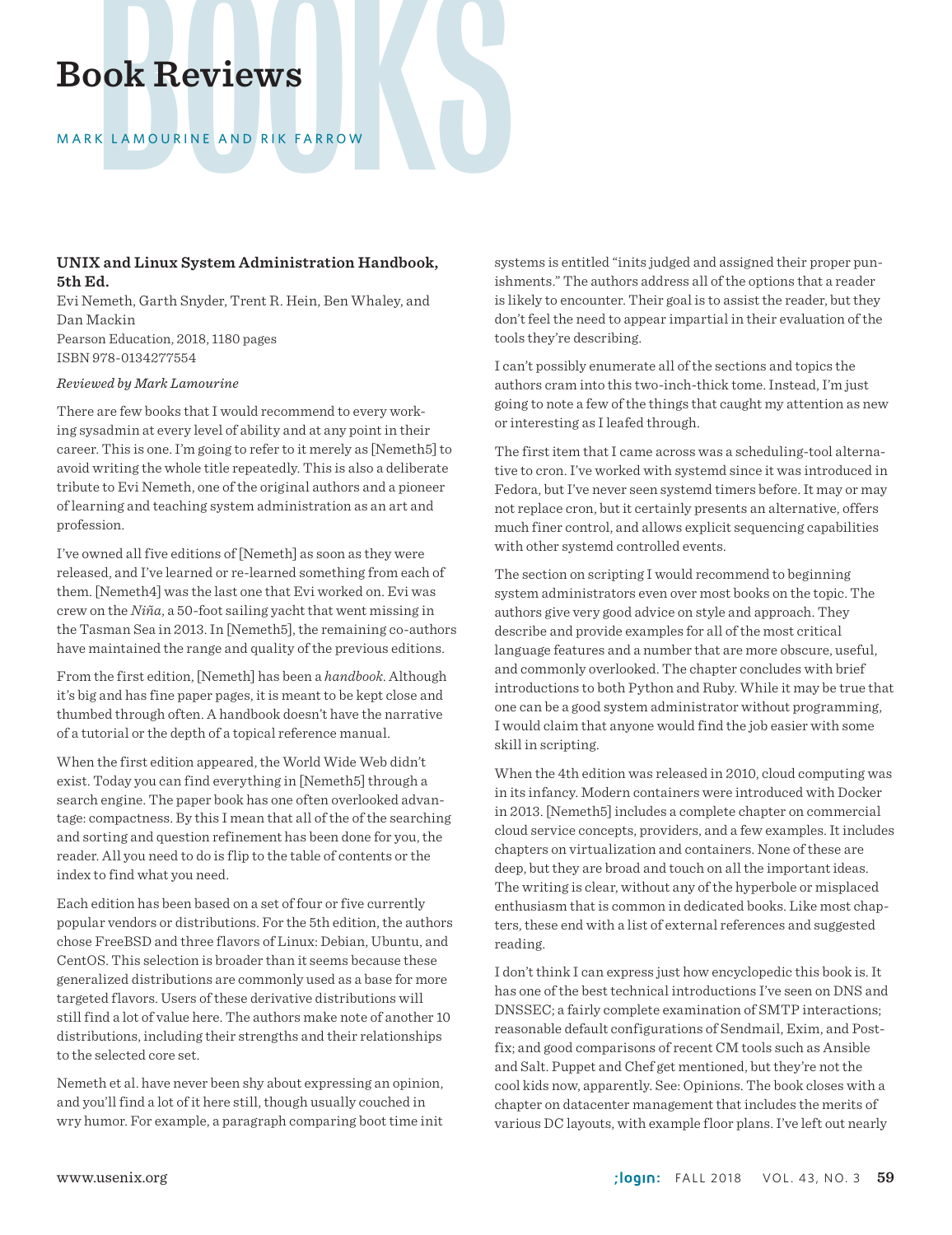half of the topics in the book and haven't touched on the obscurebut-valuable little knowledge tidbits sprinkled in every section.

Throughout, [Nemeth5] is readable and accessible. It's perfect for either thumbing through or finding just the start you need on any topic. It is an ongoing tribute to Evi and her lifetime of work.

# **Accelerate: Building and Scaling High Performing Technology Organizations**

Nicole Forsgren, PhD, Jez Humble, and Gene Kim IT Revolution Press, 2018, 256 pages ISBN 978-1-942788-33-1

## *Reviewed by Mark Lamourine*

Finally, someone applies science to the Agile/DevOps practice.

For years the Agile/DevOps movement has had only hype, surmise, and anecdote to support a counterintuitive idea: that giving individuals more agency in their work with less managerial gatekeeping (along with the tools to detect and respond rapidly to problems) leads to faster, better, more reliable software and services. That's not to say that there was no evidence. The anecdotes are many, and, when done well, numerous informal case studies have made people confident that there's something to the ideas. Agile practice is derived from the Toyota Production System (TPS), first formally described in 1988 [1]. The advantages of TPS are backed by strong commercial and academic research, but TPS is designed for manufacturing production, and it is not a given that it would translate trivially to software development. Some additional confirmation is needed.

In *Accelerate*, Forsgren et al. have applied modern sociological methods, first to define and then to measure the effectiveness of Agile practices in software development and service delivery. You won't learn how to run a scrum stand-up or use a Kanban board (unless you follow the references in the bibliography). What you will find is the first real demonstration that Agile practices, writ large, are effective, and specifically which aspects have the most demonstrable benefit. They also show proper recognition that there is more work to be done to design and implement good practices and to keep learning how to measure and evaluate them.

Forsgren et al. provide the three elements you expect in a peer reviewed paper, but in a narrative form that non-academic readers will fine comfortable. Don't let the form put you off. If you can read a good technical reference, you can follow their exposition and arguments. If you have read any RFCs, this will be a breeze.

The reason for the somewhat different presentation from most other books in this arena is that *Accelerate* is based on the same data set that the authors used for two peer reviewed papers [2, 3] in 2016, and continue to use for more recent papers. You can find references to the ongoing work on their website [4].

They begin by defining the question under study: What is meant by "Agile practice"? What is meant by "effectiveness" and how do you measure it? The first third of the book defines what her team will try to measure and what they will not.

In the middle section, they lay out their findings so far. They start by describing their data collection methods and briefly justify the use of sociological models before proceeding to explain the data and what it means.

The final section is the most technical. Here the authors explain the methodology and models that they chose to use when gathering the data. They justify the selection and design of the models, questions and data analysis in terms that will be familiar to anyone in the social sciences. They go further, to explain briefly the more technical terminology and offer references for those who want to learn more about the details.

There's nothing earth-shattering in the results. This is primarily because that's not what they were trying to do. The metrics they chose for software delivery quality are deliberately constrained: software delivery rate, delivery lead time, software failure rate, and time to fix. Then they surveyed a broad range of people and companies using varying degrees of Agile methods in their software development. They hoped to test for correlations between those who use Agile methods and those who achieve high marks in their quality metrics.

In general, they find that "higher quality" as defined by their metrics are associated with groups and companies that conform to Agile tenets. A couple of things that raised an eyebrow: the best performers commit directly to a master SCM branch and have no or very short term development branches. The change in lead times in the highest performers were measured in hours. I'm not so much skeptical of these findings as I am wondering whether the strict definitions required for a good metric are out of line with my colloquial understandings of these terms.

What most worries me is the possibility that the metric definitions are in some way forming a logical circle with the Agile methods supposedly under test. The descriptions of the metrics align fairly strongly with my understanding of the purpose and goals behind Agile philosophy and methods design. Is it possible that what is being measured is the effectiveness of the methods used to achieve the stated behavioral goals, without ever evaluating whether those behaviors actually improve the software being delivered? I'm inclined to view Agile methods as indeed effective and beneficial. I'm not sure how to show something stronger than "They do what they claim, and aim, to do."

In every case, Forsgren et al. are careful to qualify any claims. There are muddy and unanswered questions. There are anomalies in the data that need explanation and resolution. Mostly, we need more data and a longer history to work with. Over time the